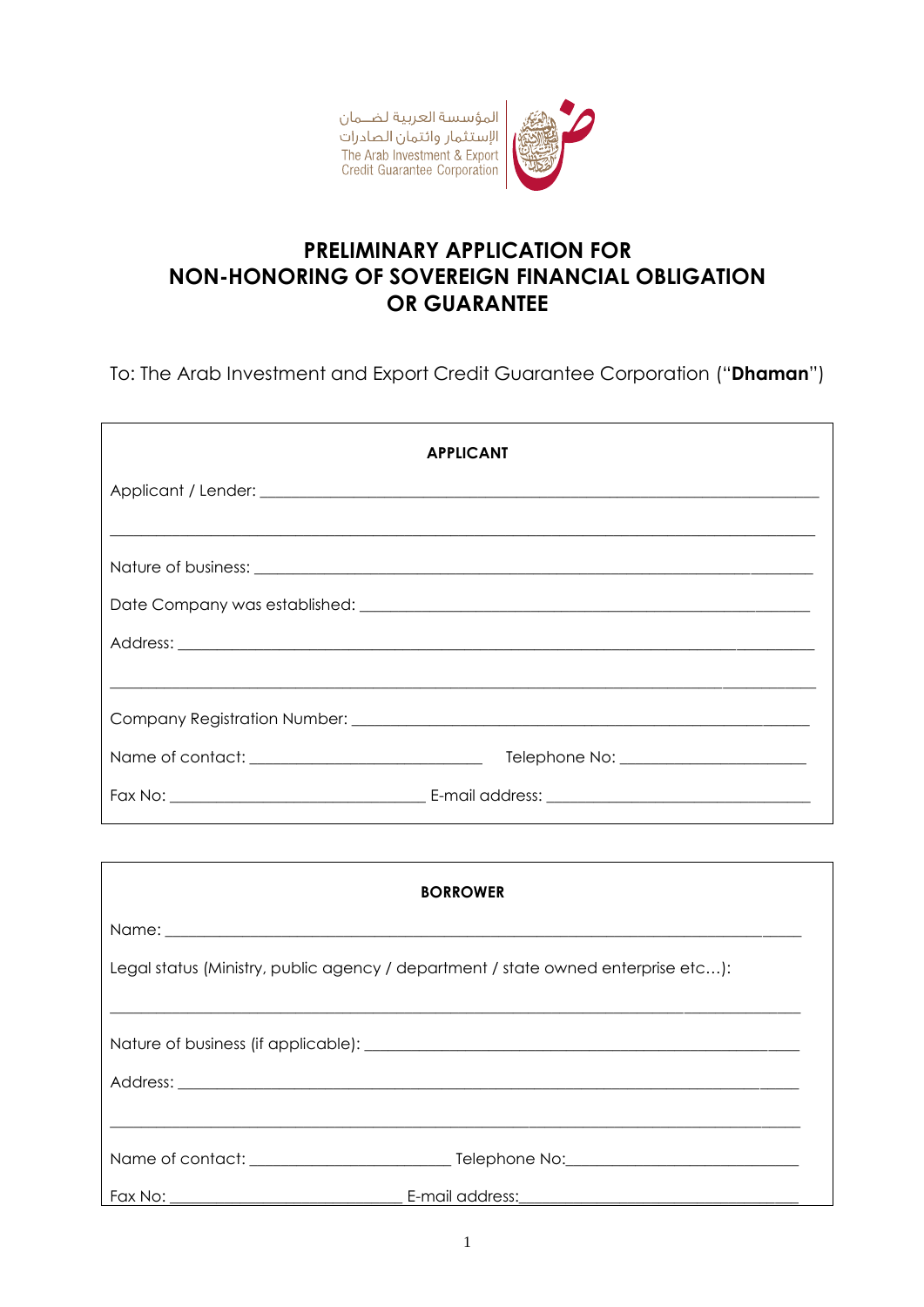## **APPLICANT / BORROWER – GUARANTOR RELATIONSHIP**

 $\_$  ,  $\_$  ,  $\_$  ,  $\_$  ,  $\_$  ,  $\_$  ,  $\_$  ,  $\_$  ,  $\_$  ,  $\_$  ,  $\_$  ,  $\_$  ,  $\_$  ,  $\_$  ,  $\_$  ,  $\_$  ,  $\_$  ,  $\_$  ,  $\_$  ,  $\_$  ,  $\_$  ,  $\_$  ,  $\_$  ,  $\_$  ,  $\_$  ,  $\_$  ,  $\_$  ,  $\_$  ,  $\_$  ,  $\_$  ,  $\_$  ,  $\_$  ,  $\_$  ,  $\_$  ,  $\_$  ,  $\_$  ,  $\_$  ,

 $\_$  ,  $\_$  ,  $\_$  ,  $\_$  ,  $\_$  ,  $\_$  ,  $\_$  ,  $\_$  ,  $\_$  ,  $\_$  ,  $\_$  ,  $\_$  ,  $\_$  ,  $\_$  ,  $\_$  ,  $\_$  ,  $\_$  ,  $\_$  ,  $\_$  ,  $\_$  ,  $\_$  ,  $\_$  ,  $\_$  ,  $\_$  ,  $\_$  ,  $\_$  ,  $\_$  ,  $\_$  ,  $\_$  ,  $\_$  ,  $\_$  ,  $\_$  ,  $\_$  ,  $\_$  ,  $\_$  ,  $\_$  ,  $\_$  ,

How long have you been lending to the Borrower (and the Guarantor, if applicable)?

Do you have any outstanding loans to the Borrower, the Guarantor, or other sovereign obligor of the host country? Yes or No.

If "Yes", what is the approximate aggregate principal amount of such loans ?

Have the obligations of the Borrower (and the Guarantor, if applicable) been met ? Yes\_\_\_\_ or No\_\_\_\_\_. If "No", please explain:

Do you have a presence in the Borrower's/Guarantor's country ? Yes \_\_\_\_\_ or No\_\_ If "Yes", please explain the nature of presence (rep office, branch offices, subsidiaries, etc.):

\_\_\_\_\_\_\_\_\_\_\_\_\_\_\_\_\_\_\_\_\_\_\_\_\_\_\_\_\_\_\_\_\_\_\_\_\_\_\_\_\_\_\_\_\_\_\_\_\_\_\_\_\_\_\_\_\_\_\_\_\_\_\_\_\_\_\_\_\_\_\_\_\_\_\_\_\_\_\_\_\_\_\_\_\_\_\_\_\_\_

**\_\_\_\_\_\_\_\_\_\_\_\_\_\_\_\_\_\_\_\_\_\_\_\_\_\_\_\_\_\_\_\_\_\_\_\_\_\_\_\_\_\_\_\_\_\_\_\_\_\_\_\_\_\_\_\_\_\_\_\_\_\_\_\_\_\_\_\_\_\_\_\_\_\_\_\_\_\_\_\_\_\_\_\_\_\_\_\_\_\_**

\_\_\_\_\_\_\_\_\_\_\_\_\_\_\_\_\_\_\_\_\_\_\_\_\_\_\_\_\_\_\_\_\_\_\_\_\_\_\_\_\_\_\_\_\_\_\_\_\_\_\_\_\_\_\_\_\_\_\_\_\_\_\_\_\_\_\_\_\_\_\_\_\_\_\_\_\_\_\_\_\_\_\_\_\_\_\_\_\_\_

| <b>OBLIGATION TO BE INSURED</b> |                                                                                  |  |
|---------------------------------|----------------------------------------------------------------------------------|--|
|                                 | A- Nature of obligation:                                                         |  |
|                                 | Loan directly to a sovereign, sub-sovereign or quasi-sovereign borrower or state |  |
|                                 | owned enterprise.                                                                |  |
|                                 | $\Box$ Sovereign guarantee of loan to a third party borrower.                    |  |
| В-                              | Purpose of the loan:                                                             |  |
|                                 |                                                                                  |  |
|                                 |                                                                                  |  |
|                                 |                                                                                  |  |
|                                 |                                                                                  |  |
|                                 |                                                                                  |  |
|                                 |                                                                                  |  |
|                                 |                                                                                  |  |
|                                 | C- Sovereign Guarantor (if applicable)                                           |  |
|                                 |                                                                                  |  |
|                                 |                                                                                  |  |
|                                 |                                                                                  |  |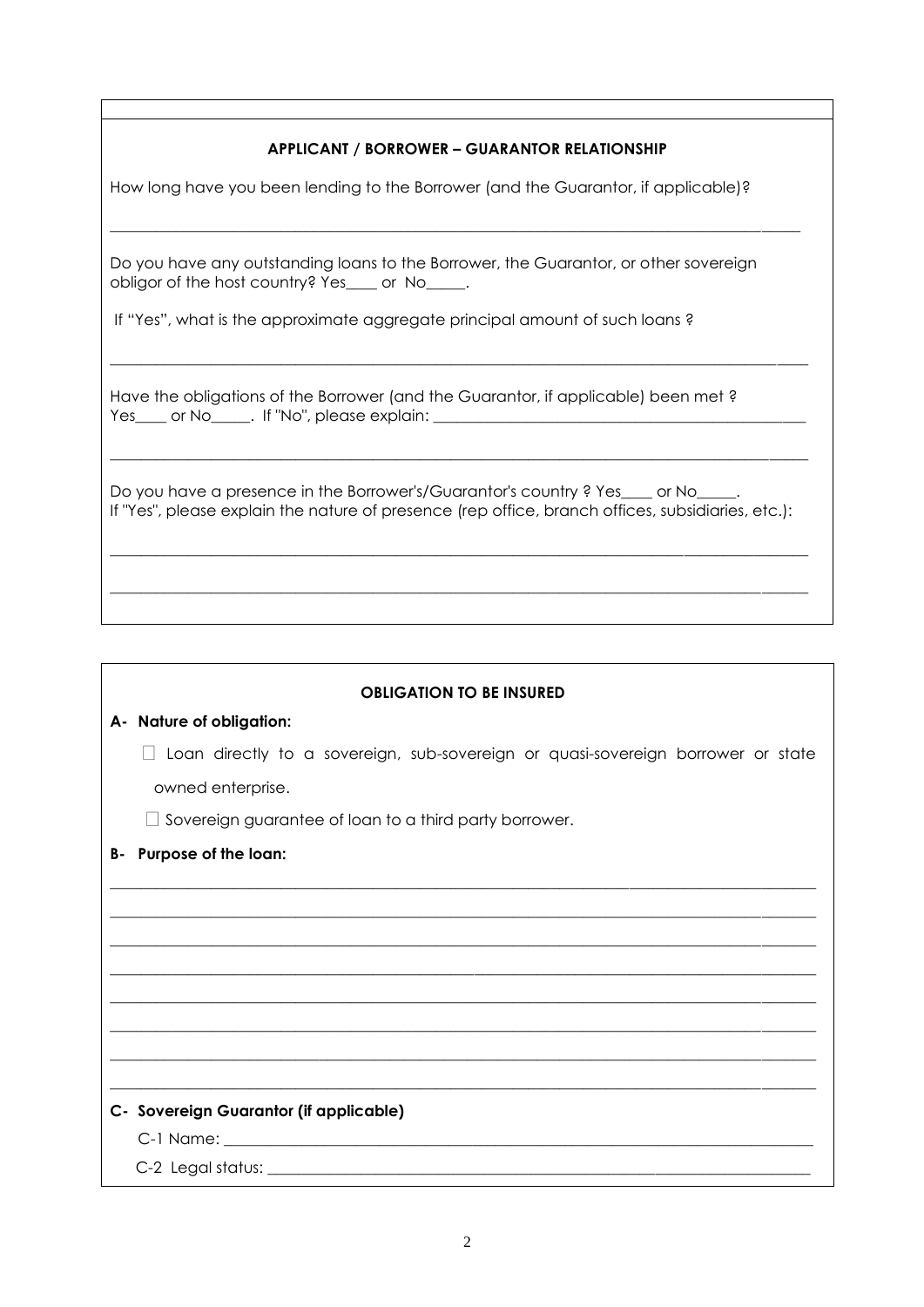| D- Loan terms and conditions                                                           |  |  |
|----------------------------------------------------------------------------------------|--|--|
|                                                                                        |  |  |
|                                                                                        |  |  |
|                                                                                        |  |  |
|                                                                                        |  |  |
|                                                                                        |  |  |
|                                                                                        |  |  |
| D-4 Loan tenor and repayment terms, including drawdown/disbursement schedule and       |  |  |
| grace periods (attach a repayment schedule if available):                              |  |  |
|                                                                                        |  |  |
|                                                                                        |  |  |
|                                                                                        |  |  |
|                                                                                        |  |  |
|                                                                                        |  |  |
|                                                                                        |  |  |
|                                                                                        |  |  |
|                                                                                        |  |  |
|                                                                                        |  |  |
| D-5 Are there other lenders participating in this financing?<br>Yes________  No_______ |  |  |
| If "Yes", please mention the main participants:                                        |  |  |
|                                                                                        |  |  |
|                                                                                        |  |  |
|                                                                                        |  |  |
|                                                                                        |  |  |
|                                                                                        |  |  |
|                                                                                        |  |  |
|                                                                                        |  |  |
|                                                                                        |  |  |
|                                                                                        |  |  |

- 1 We certify that to the best of our knowledge the representations made and facts stated by us in this Application are true and that we have neither misrepresented nor omitted any material fact which might have a bearing on the insurance which we ask that you make available to us. We undertake to advise you promptly of any changes that may occur in the details shown in this Application.
- 2 The signing of this application does not bind us to purchase insurance, but we agree that this application shall form in part the basis upon which any insurance may be issued, and will form part of the insurance policy.